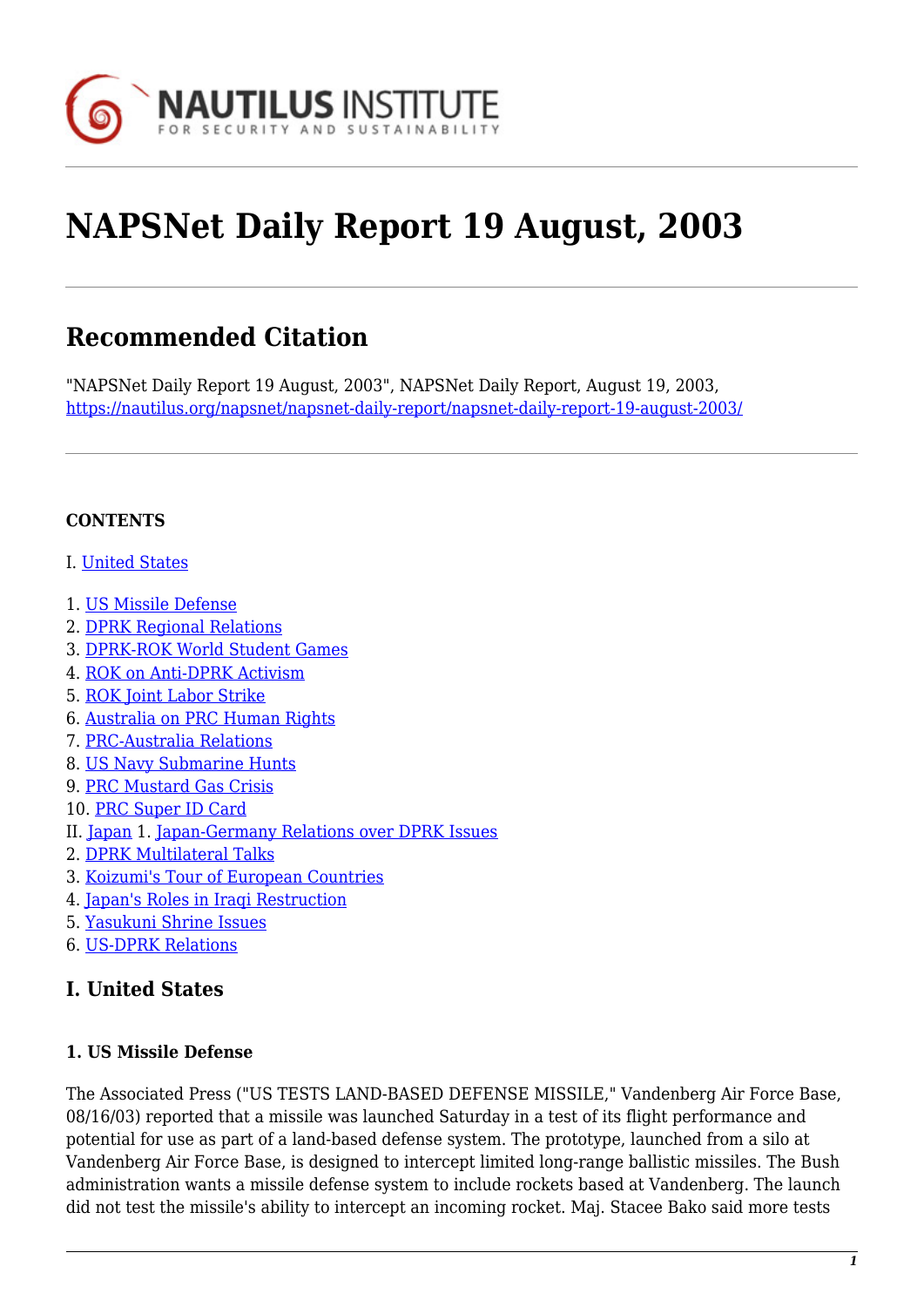are planned this fall in the Marshall Islands. The three-stage booster was designed by Orbital Sciences Corp.

# <span id="page-1-0"></span>**2. DPRK Regional Relations**

The New York Times (James Brooke, "NORTH KOREA LASHES OUT AT NEIGHBORS," Tokyo, 08/18/03) reported that amid signs of growing diplomatic and military isolation, the DPRK lashed out at the US, ROK and Japan today, barely a week before the scheduled start of international talks on the DPRK's nuclear program. Russia, traditionally an ally of the DPRK, embarked today on a 10-day maritime exercise, partly in waters near the DPRK, that will involve two traditional enemies of the North, Japan and ROK. The exercise is the first time that warships from those three countries have conducted joint maneuvers. Also today, the PRC and Japan announced that for the first time they would conduct mutual visits by warships. In addition, on Sept. 1, Shigeru Ishiba, chief of Japan's Defense Agency, is to travel to Shanghai and Beijing, the first visit by a Japanese defense minister in five years. Accentuating the DPRK's isolation, an ROK navy patrol boat fired five rounds today at a DPRK fishing boat, which entered what ROK considers its territorial waters. All this comes only a day after the US announced plans for joint naval exercises next month in the Coral Sea off northeastern Australia, a move that US officials said was intended to send a message to the DPRK to dismantle its nuclear weapons program. 'I'd like to solve this diplomatically, and I believe we can," President Bush told Armed Forces Radio and Television in an interview released by the White House today. "It's going to take a lot of persuasion by countries besides the US to convince him."

# <span id="page-1-1"></span>**3. DPRK-ROK World Student Games**

Reuters (Paul Eckert, "N.KOREA DROPS GAMES BOYCOTT AFTER SOUTH'S APOLOGY," Seoul, 08/19/03) reported that the DPRK withdrew its threat to boycott the world student games in ROK on Tuesday, saying it accepted an apology from the ROK's president over the burning of a DPRK flag at protests in Seoul last week. Following an apology by South Korean President Roh Moo-hyun, North Korea said it would show "patriotic will and broad magnanimity" and send a delegation to the August 21-31 Universiade Games in the southeastern city of Taegu. In a move that drew sharp criticism that he kowtowed to the DPRK, Roh expressed regret at the August 15 incident and instructed officials not to let it happen again. "It is improper to burn North Korea's national flag and the portrait of leader Kim Jong-il. I feel regretful over this," the spokeswoman quoted him as saying. "I hope this will not happen again," he said. The decision to end the boycott was made because ROK "clearly expressed regret at it and promised the North that it would prevent the recurrence of such an incident," the committee said in a statement issued by the KCNA news agency.

# <span id="page-1-2"></span>**4. ROK on Anti-DPRK Activism**

Agence France-Presse ("SOUTH KOREAN PRESIDENT VOICES REGRET OVER ANTI-PYONGYANG RALLIES," 08/19/03) reported that ROK President Roh Moo-Hyun expressed regret over anti-Pyongyang demonstrations here that have pushed inter-Korean reconciliation into stalemate. "Burning DPRK flags and the portrait of Chairman Kim Jong-Il was inappropriate. It is very regrettable," Roh said, according to his office. The comments were seen as a conciliatory gesture toward North Korea which abruptly withdrew its athletes from the World Student Games due to open in the southern city of Daegu on Thursday. Thousands of conservatives held an anti-DPRK rally last week in Seoul, burning DPRK flags and a life-size image of the DPRK leader. They also called for strong ties between Seoul and Washington and urged the Stalinist North to dismantle its nuclear weapons program. Roh instructed his cabinet to take prompt measures so that the World Student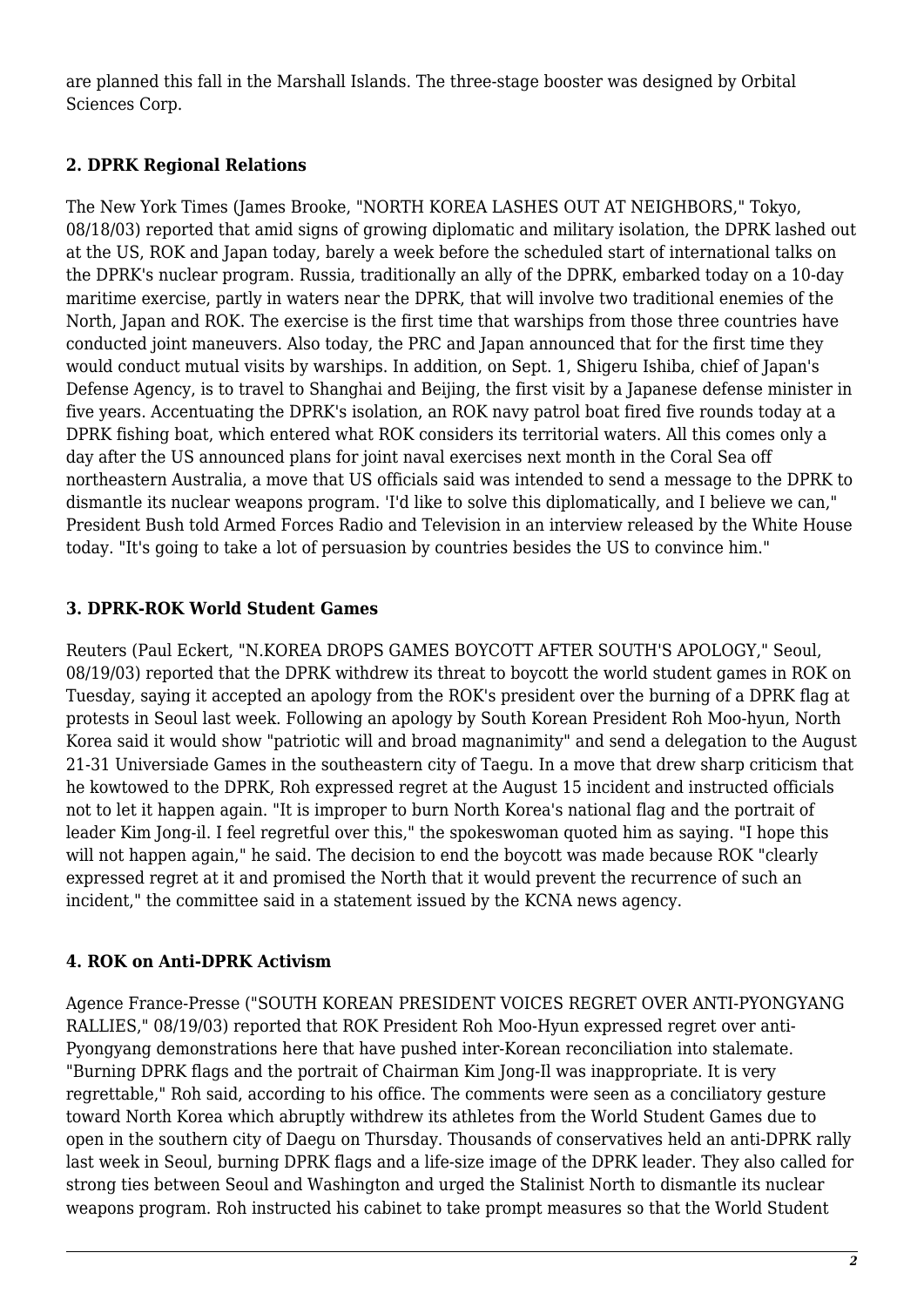Games will proceed smoothly. The DPRK had promised to dispatch a 218-member delegation, including 88 athletes and 24 journalists, to Daegu. "I hope such incidents will not be repeated," he added.

### <span id="page-2-0"></span>**5. ROK Joint Labor Strike**

Agence France-Presse ("SOUTH KOREAN UNIONS ON JOINT STRIKE OVER SHORTENED WORK WEEK," 08/19/03) reported that ROK's two leading union collectives launched a joint strike nationwide to press for better terms and conditions on the proposed shortened work week. The industrial action was joined by 42,000 workers, members of what is said to be the country's biggest Federation of Korean Trade Unions (FKTU) and the second biggest Korean Confederation of Trade Unions (KCTU). FKTU and KCTU have forged a united front since the government sent its own bill on the shortened work week to the parliament for approval after failing to broker a labormanagement deal. The rare one-day joint strike had a limited impact on the industry as big unions at Hyundai Motor and other large companies decided not to take part in the action. The umbrella union groups, who say the proposed government bill panders to management instead of meeting labor demands, were planning massive protest rallies before the parliament building in Seoul. Though agreeing to cut the working week to five days, management and labor negotiators have been at odds over how to reschedule paid leave and when to introduce the shortened work week. Workers have demanded paid leave of up to 27 days per year, longer than the management's proposal of up to 22 days under the shortened work week system. They also want to introduce the five-day work week this year, while management want to delay its implementation and start the new system by 2005. An increasing number of South Korean companies have recently allowed employees to take every other Saturday off or to work five days a week. But many SOUTH KOREANS still work six days a week.

# <span id="page-2-1"></span>**6. Australia on PRC Human Rights**

Asia Pulse ("AUSTRALIA'S HOWARD POSITIVE ON CHINA HUMAN RIGHTS DIALOGUE," Canberra, 08/19/03) reported that Australian Prime Minister John Howard said today he was satisfied with the PRC's human rights dialogue. He discussed the issue with Premier Wen Jiabao during his short trip to Beijing. "Both of us expressed satisfaction with the human rights dialogue," Howard told reporters. "We both thought it's superior to what used to happen before when Australia joined generic statements about human rights that didn't appear to have any impact. "We think we've made more headway on this issue. "And the premier indicated to me towards the end of the discussion that he would like to keep the momentum of that human rights dialogue going."

#### <span id="page-2-2"></span>**7. PRC-Australia Relations**

Asia Pulse ("CHINA'S PRESIDENT HU TO VISIT AUSTRALIA BY YEAR-END," 08/19/03) reported that the PRC's President Hu Jintao will visit Australia before the end of the year, demonstrating the importance the PRC attaches to ties with the country, Prime Minister John Howard said. Howard made the announcement of Hu's visit in Beijing after meeting with him, Premier Wen Jiabao and former president and now chairman of the military commission Jiang Zemin. "I can announce that President Hu Jintao will visit Australia later this year," he told reporters. "I am delighted that he has accepted my invitation. "This is a very important symbol of how important the PRC regard the relationship and how important we regard it. "The fact that he will visit Australia as one of the very first countries he visits on a bilateral basis as president is a measure of the closeness of the relationship and the respect that both our countries pay to that relationship." Howard said Hu had a different style to his predecessor and it was important they get to know each other on a personal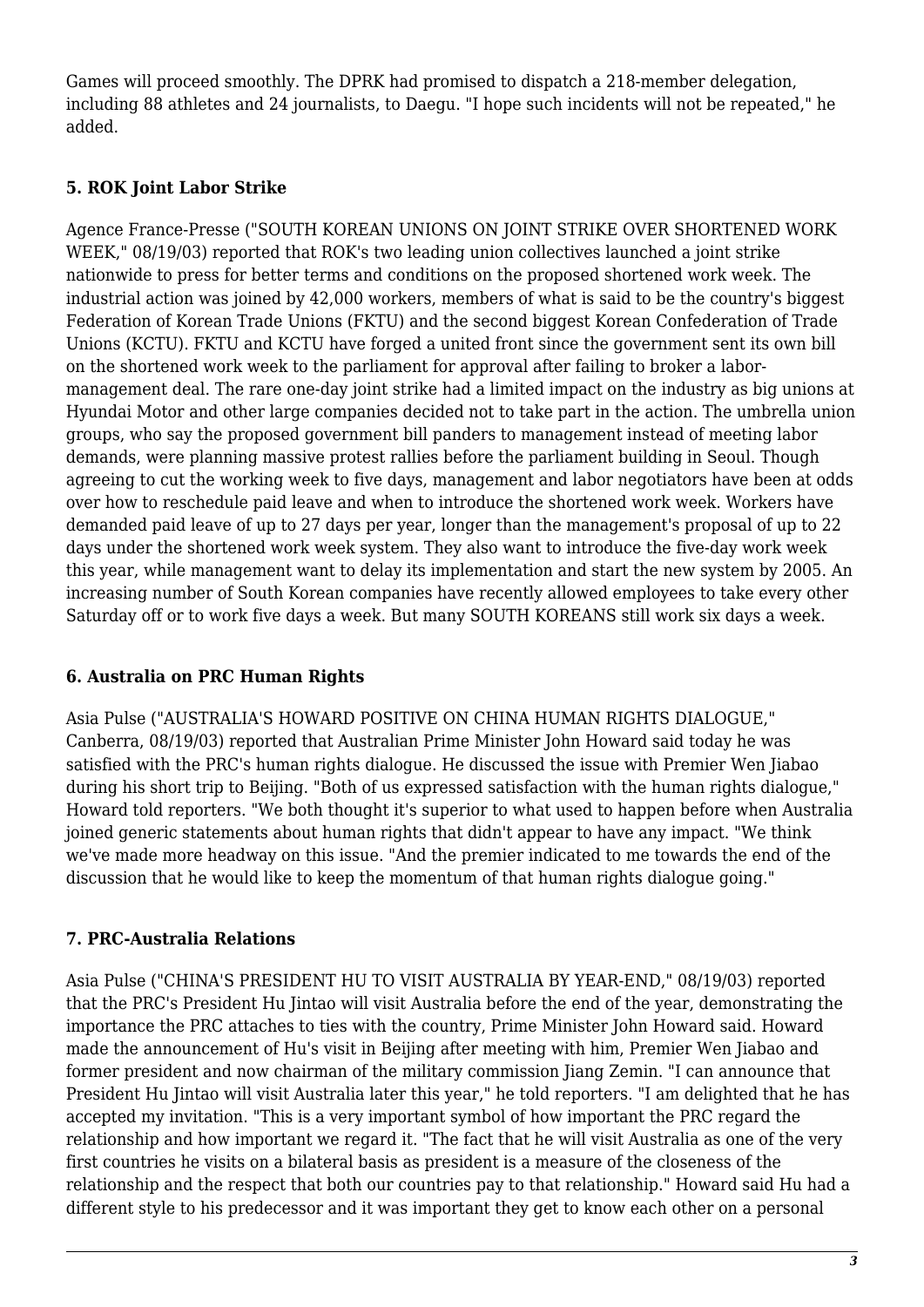basis. He said the PRC president's visit would give them a chance to further explore their formal economic relationship and allow Hu to see Australia. Howard said Canberra and Beijing would start talks next month on a trade agreement that could lead to a free trade deal between the two countries.

#### <span id="page-3-0"></span>**8. US Navy Submarine Hunts**

USA Today (Emma Schwartz, "SUB HUNT RISKS STIRRING UP CHINA, NORTH KOREA," 08/19/03) reported that the Navy plans to begin testing a new method for hunting hostile submarines this fall off the coast of Japan, and the test will include looking for the real thing: diesel-electric DPRK and PRC subs prowling in the Sea of Japan. The Navy says the tests are not intended to be hostile and technically involve hunting only for submarines from allies such as Japan. But Navy officials acknowledge that the tests will also be watching for DPRK and PRC subs because they frequent the areas where the tests will take place. Defense officials say both nations' submarines pose threats that are getting more serious. "North Korea maintains one of the world's largest submarine forces," said a defense official who asked not to be named. The official monitors the threat posed by potentially hostile naval forces. "Although they are antiquated by US standards, they could pose a significant risk to naval operations" in the event of a war on the Korean peninsula, the official said. The official said that the PRC is committed to extending the size and range of its submarine fleet while acquiring modern weapons to transform itself "from a coastal defense navy to a force capable of sustained open-ocean operations." The tests, as well as similar trials off Hawaii, are scheduled to begin in about two months. They are intended to try out the prototype of a detection device that analyzes underwater color patterns and detects color gradations too faint for the human eye to notice. Early versions of the device called the Littoral Airborne Sensor Hyperspectral, or LASH have spotted whales and submarines below the surface. Current detection methods used by the Navy rely on sonar and other methods to "hear" the location of enemy submarines. The LASH system is designed to permit the Navy to see where submarines are. Analysts fear the tests will provoke an angry reaction from the DPRK. "No matter what the US military says, you are going to get an adverse reaction from the DPRK," says Charles Ferguson, a former submariner and a Korea expert at the State Department from 2000 to 2002. "I think the Pentagon is willing to live with that."

# <span id="page-3-1"></span>**9. PRC Mustard Gas Crisis**

Reuters ("CHINA MUSTARD GAS CRISIS," Beijing, 08/18/03) reported that leaking barrels of Japanese chemical weapons from World War II that poisoned dozens of people in the PRC have been neutralized and are no longer a threat, the official New China News Agency said today. Forty-three people had been sent to the hospital since five barrels of mustard gas were unearthed at a construction site in the northeastern city of Qiqihar on Aug. 4, it said. The agency quoted the top Communist Party official in Qiqihar as saying that the chemical weapons had been "disinfected thoroughly." Last week, Japan apologized, and the government pledged to dispose of the arms as soon as possible. Japanese doctors who came to China to help treat the ill went back to Japan today, the news agency said.

#### <span id="page-3-2"></span>**10. PRC Super ID Card**

The New York Times (David W. Chen, "CHINA READIES SUPER ID CARD, A WORRY TO SOME," Beijing, 08/18/03) carried an analytic article that reported that for almost two decades, PRC citizens have been defined, judged and, in some cases, constrained by their all-purpose national identification card, a laminated document the size of a driver's license. But starting next year, they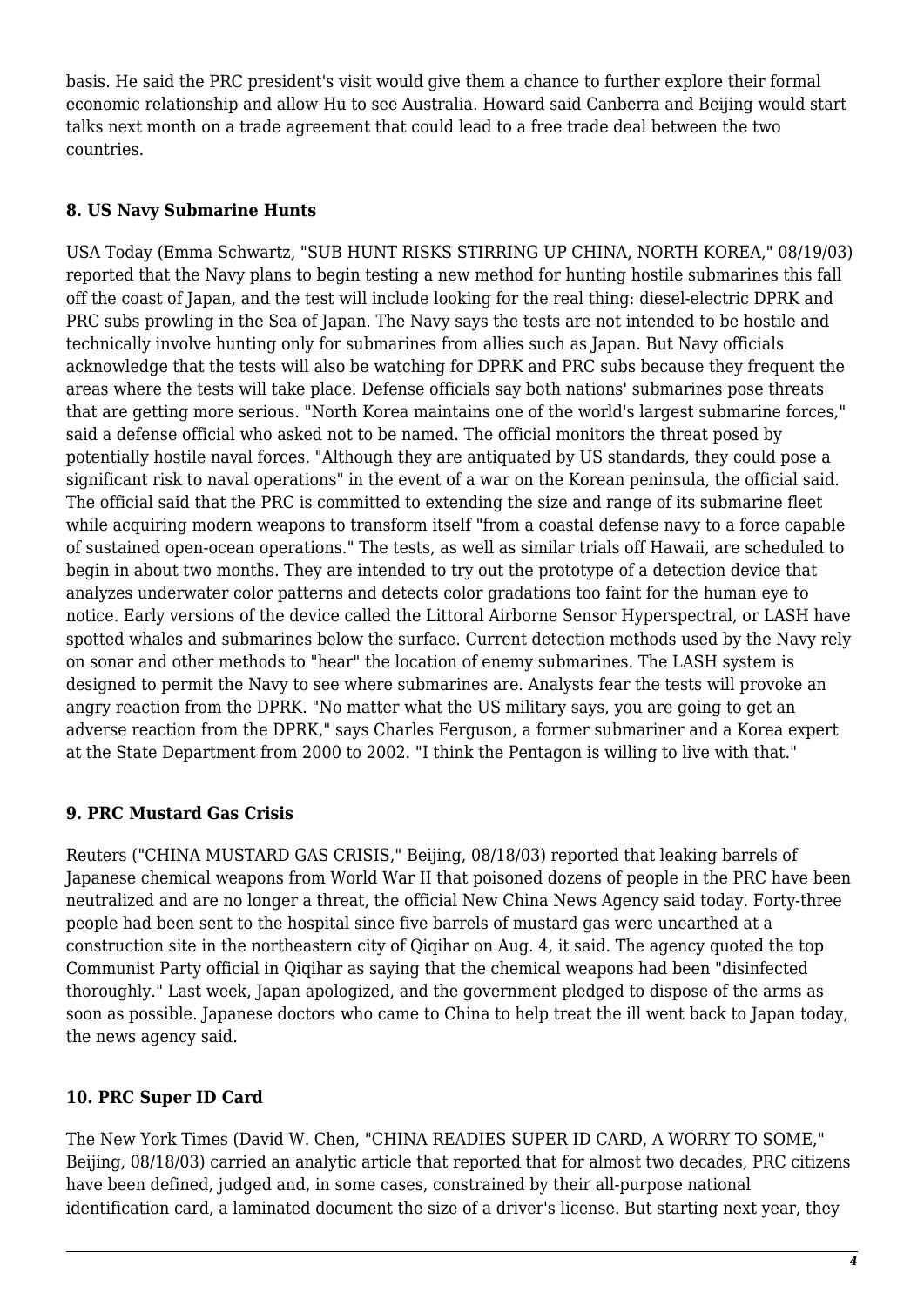will face something new and breathtaking in scale: an electronic card that will store that vital information for all 960 million eligible citizens on chips that the authorities anywhere can access. Officials hope that the technologically advanced cards will help stamp out fraud and counterfeiting involving the current cards, protecting millions of people from those problems and saving billions of dollars. Providing the cards to everyone is expected to take five or six years. But the vagueness and vastness of the undertaking has prompted some criticism that the data collection could be used to quash dissent and to infringe on privacy. The project comes at a time when the PRC is doggedly remaking itself into a leaner economic machine in line with the standards of the World Trade Organization. But the PRC is also struggling to track a restless and poor rural population that continues to gravitate toward the cities. So officials are no doubt gambling that the cards can help them juggle two important if conflicting interests: promoting economic liberalization, while monitoring citizens in an increasingly fluid society. There has been little public discussion or news about the new cards. Brief but rapturous accounts in the official press say the cards will "protect citizens." Yet many of China's toughest critics, at home and abroad, are skeptical, objecting to the concentration of so much information at the government's fingertips. "Given the record of the PRC government on protecting the privacy of its citizens and given the prevalence of corruption, how can we ensure that this information will be managed properly?" asked Nicolas Becquelin, research director at the Hong Kong office of Human Rights in China. "It's scary what the PRC government is doing, because there is no counterweight."

# <span id="page-4-0"></span>**II. Japan**

#### <span id="page-4-1"></span>**1. Japan-Germany Relations over DPRK Issues**

Kyodo ("KOIZUMI WINS SCHROEDER'S SUPPOORT OVER ABDUCTIONS," Beijing, 08/18/03) reported that Japanese and German leaders reaffirmed their commitment Monday to peacefully address Pyongyang's nuclear arms program, with Berlin expressing support for Tokyo's efforts to resolve DPRK's past abductions of Japanese. In a joint news conference after the summit, Japanese Prime Minister Junichiro Koizumi said he and German Chancellor Gerhard Schroeder also agreed to cooperate to help rebuild Iraq. "I explained (to Schroeder) that Japan will seek a peaceful diplomatic solution," Koizumi said, referring to scheduled six-party talks Aug. 27-29 in Beijing on the North's nuclear ambitions involving the US, DPRK and ROK, PRC, Japan and Russia. "We agreed on the need for efforts to (make the North) scrap the nuclear program through the six-nation talks," Schroeder said at the news conference. Schroeder said he told Koizumi during the meeting that Germany, which maintains diplomatic ties with DPRK, will keep urging it to abandon the nuclear program and to settle the issue of the past kidnappings of Japanese. "I'll maintain today's remarks (supportive for Japan over the unresolved issues) in any occasions including talks with North Korea," the German chancellor said. Japan has never had diplomatic ties with the North but many European countries, including Germany, maintain ties with it. The kidnapping issue is the main obstacle preventing the two countries from normalizing bilateral ties. Last September, DPRK admitted it abducted 13 Japanese nationals decades ago and repatriated five, saying the others are dead. The abductees' families dispute the claims. Koizumi said Sunday that Japan will raise the abduction issue during the six-way talks. The comments apparently underscore Japan's willingness to increase pressure on DPRK to resolve the issue quickly on the international stage, though he added he anticipates the talks' main focus will be the nuclear standoff. On Iraq, Koizumi said the leaders reaffirmed a policy to cooperate with each other in helping reconstruct the postwar country "as a responsible member in the international community."

#### <span id="page-4-2"></span>**2. DPRK Multilateral Talks**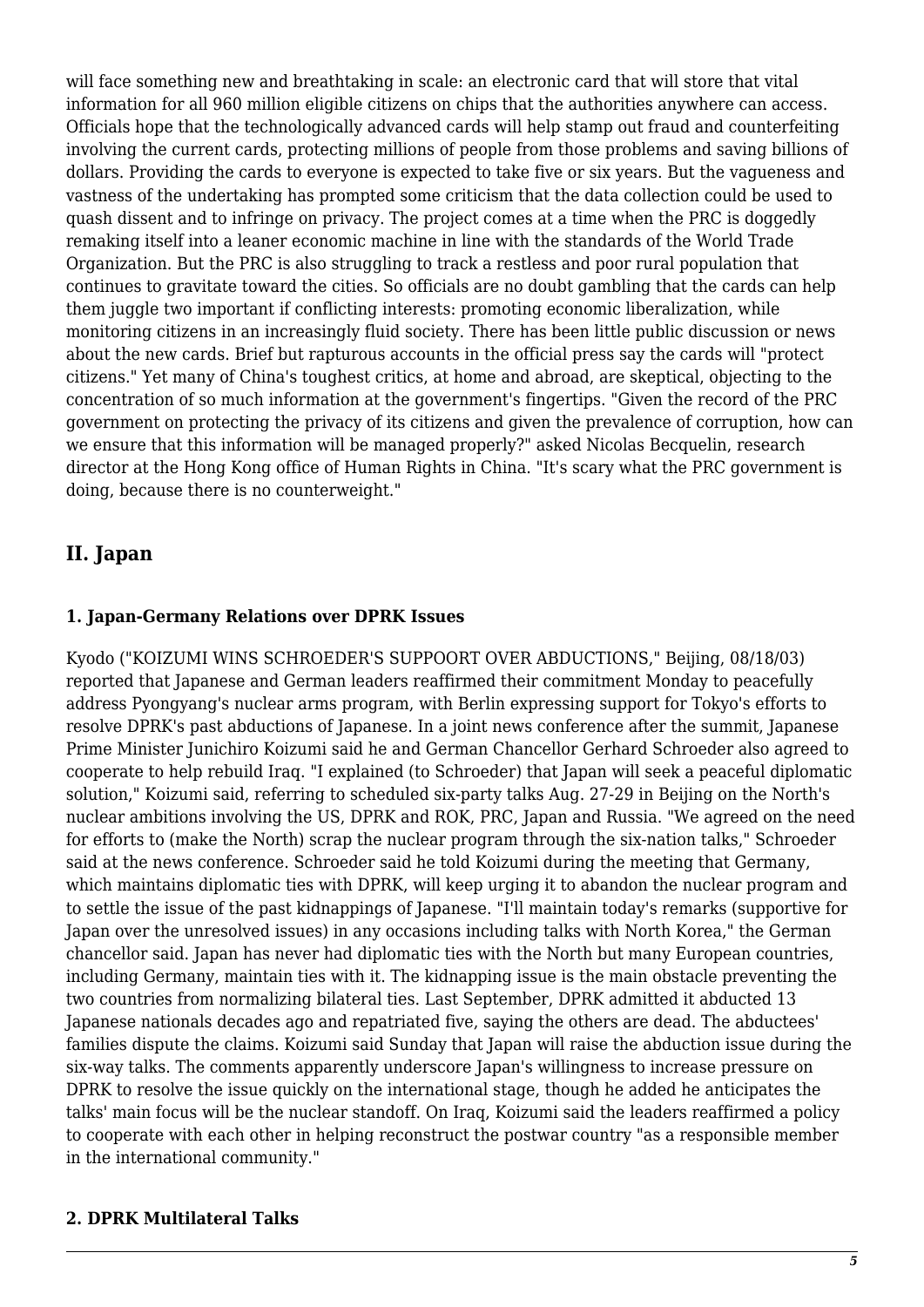Kyodo ("N.KOREA SHOWS TOUGH STANCE ON 6-WAY TALKS," Beijing, 08/18/03) reported that DPRK said Monday it will stick to its nuclear weapons program unless the US changes its policy toward Pyongyang during upcoming six-nation talks. The official Korean Central News Agency (KCNA) said in a commentary that DPRK will not abandon its policy of using nuclear weapons as a deterrent if Washington does not agree to change its hostile policy toward Pyongyang. The Koreanlanguage KCNA report was monitored in Beijing. The six-party talks to discuss a solution to the dispute arising from the North Korean nuclear standoff are set to begin in Beijing on Aug. 27 and last for three days. The meeting will bring together the US, DPRK and ROK, PRC, Japan and RF. DPRK had previously insisted on bilateral negotiations with the US on its nuclear arms. The US has told Japan and ROK it is ready to hold bilateral dialogue with DPRK in Beijing, a US-DPRK negotiating source said. Washington reiterated the policy at a preparatory meeting of the US, Japan and ROK last Wednesday and Thursday in Washington. KCNA also quoted the Rodong Sinmun, the mouthpiece of the North's governing Workers Party of Korea, as saying Monday that if Japan raises DPRK's past abductions of Japanese at the multilateral meeting, the North will take harsh steps against Japan. Without elaborating, the newspaper said the abductions are not an issue to be discussed at the six-way conference and reiterated the matter has already been settled. Japan intends to raise the abductions of decades ago during the talks and hold specific discussions about them in bilateral talks with DPRK. The Japanese government has demanded a settlement to the abduction issue, saying it will not resume talks with the North on normalizing bilateral ties unless DPRK sends to Japan the relatives of five Japanese who were abducted by the North in 1978 and repatriated last year.

#### <span id="page-5-0"></span>**3. Koizumi's Tour of European Countries**

Asahi Shinbun ("KOIZUMI IN EUROPE TO MEET 3 LEADERS,"08/18/03) reported that before wrapup of tour of European countries, Koizumi is scheduled to meet with the leaders of Germany, Poland and the Czech Republic. "All three countries are important to Japan's relationship with the EU, with Germany having been in a leadership position and Poland and the Czech Republic about to become new members," Koizumi said last week. "Strengthening ties with those countries will in turn enhance Japan's relationship with the EU." Germany is a core member of the EU, while the Czech Republic and Poland are scheduled to gain membership to the union in May 2004. There are no major outstanding issues to be discussed during the visit. In Germany, Koizumi's itinerary even includes attending a full five-hour performance of Richard Wagner's opera "Tannhauser" at the Bayreuth Festival. Among the 10 countries expected to join the EU next May, Poland and the Czech Republic, because of the size of their populations and economies, are particularly important. The last Japanese prime minister to visit Poland was Toshiki Kaifu in 1990. Koizumi will be the first Japanese leader to visit the Czech Republic. Koizumi wants his overtures to Poland and the Czech Republic to serve as an example of how to conduct future relations with other EU members as the union expands. Joint communiques will be issued following Koizumi's meetings with the leaders of both countries. One of the issues the leaders will discuss is that of international support for Iraq reconstruction.

#### <span id="page-5-1"></span>**4. Japan's Roles in Iraqi Restruction**

The Asahi Shinbun (Katsura Ishibashi, "JAPANESE WELCOMED BY IRAQI KURD LEADER,"08/18/03) reported that a Kurdish member of the Iraqi Interim Governing Council says Iraq needs every support from Japan to help it back to its feet. "We need to rebuild Iraq from zero, (and we are) expecting all kinds of assistance, including investment from Japan," Jalal Talabani, head of the Patriotic Union of Kurdistan, one of the two major ruling parties in the Kurdish region, said in an interview last week. He said sending the Self Defense Force (SDF) to Iraq on a humanitarian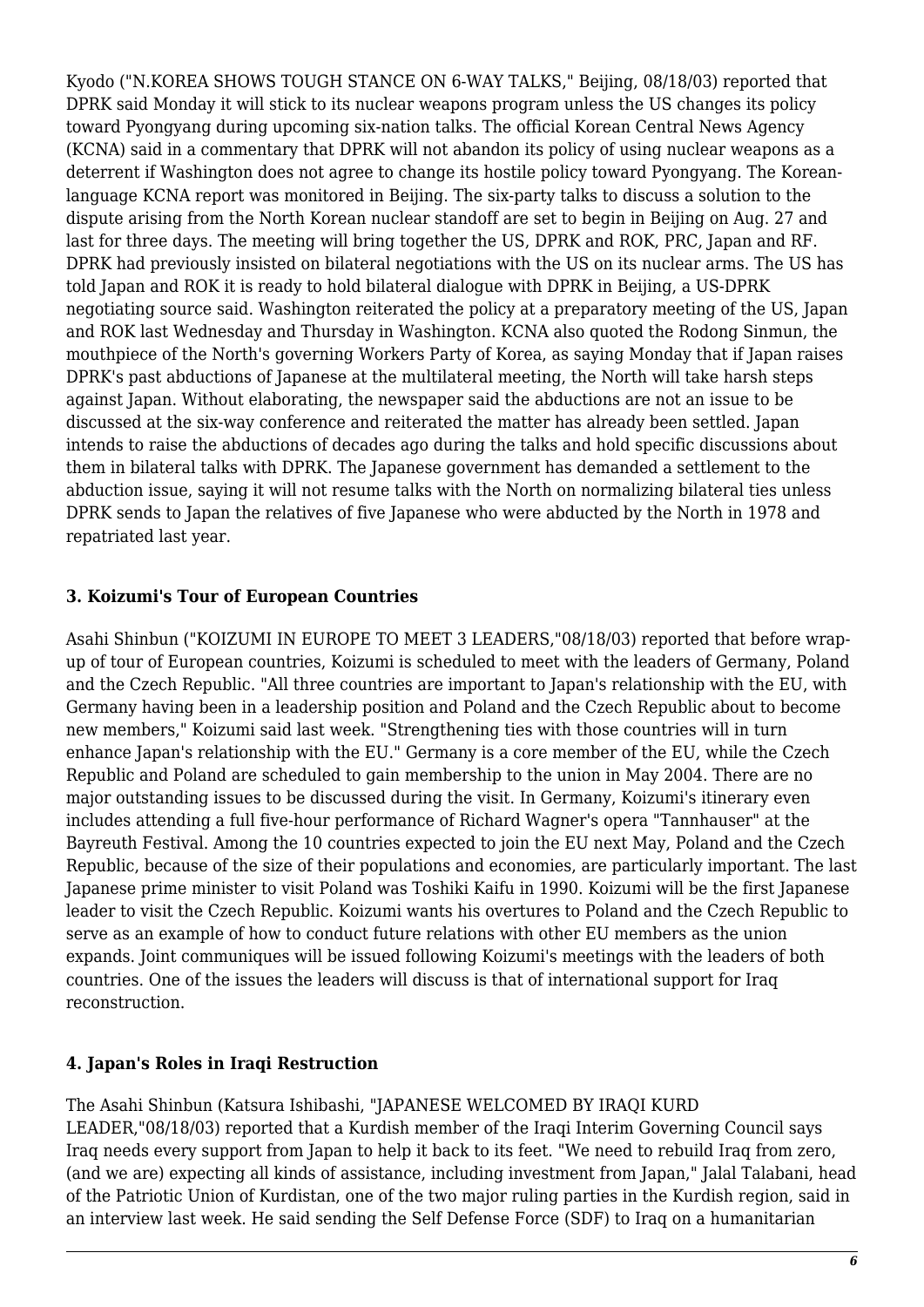mission would be a good first step. The 70-year-old Talabani claimed major parts of Iraq have become stable and suggested the SDF should be stationed in cities like Najaf in the south, adding that it would also be welcome in Kurdish-inhabited areas, such as Khanaqin. As examples of possible Japanese contributions, he suggested rebuilding infrastructure such as schools and hospitals, something he recommended to Chief Cabinet Secretary Yasuo Fukuda and Foreign Minister Yoriko Kawaguchi on Friday. Concerning the U.S.-led coalition force stationed in Iraq, he estimated that it will take one or two years before it can leave, and only after a new Iraq is formed with a democratically elected government and administrative bodies, including police and self-defense forces. Talabani also made clear at a news conference Friday that the demand for an independent Kurdistan is not a central issue, saying, "The dream will remain." Before that, with a realistic view of reuniting the country, he said, "A pluralistic, democratic and federalist government is the only way."

#### <span id="page-6-0"></span>**5. Yasukuni Shrine Issues**

The Asahi Shinbun ("KOIZUMI:SHRINE NOT ISSUE," 08/18/03) reported that Perhaps mindful of the furor triggered by his visits to Yasukuni Shrine, Prime Minister Junichiro Koizumi's policy manifesto for the Liberal Democratic Party presidential election will not include any mention of annual visits on Aug. 15, the anniversary of Japan's surrender in World War II. Asked by reporters whether the Yasukuni issue would feature in the policy document, Koizumi replied: "That was settled two years ago. Upon consideration of different factors, I have decided to avoid Aug. 15. I already explained my reasons two years ago." The LDP presidential race is scheduled for late September. Prior to his election as party president in April 2001, Koizumi vowed he would visit Yasukuni Shrine each Aug. 15 "no matter what form of criticism I may face." His pledge was directed at winning the support of the Japan War-Bereaved Association, which wields considerable influence at voting time. With both PRC and ROK hinting at diplomatic fallout if he visited Yasukuni Shrine on the war anniversary, Koizumi in 2001 went two days earlier. He has since made two subsequent visits, but never during August. Visits are controversial because Yasukuni Shrine honors all of Japan's war dead, including Class-A war criminals. Koizumi also told reporters he did not think plans for a secular war memorial to take the place of Yasukuni had stalled, even though no go-ahead has been given for building an alternative memorial.

#### <span id="page-6-1"></span>**6. US-DPRK Relations**

The Asahi Shinbun ("US. OPEN TO N.KOREA ONE-ON-ONE,"Washington, 08/16/03) reported that US officials are now ready to have one-on-one contact with their DPRK counterparts during six-way talks on Pyongyang's nuclear arms program slated for Aug. 27-29 in Beijing, sources said. The US officials discussed the issue at a meeting here Wednesday and Thursday with senior officials from ROK and Japan. US officials stressed that they would make "contact" with DPRK representatives but not hold an official bilateral meeting. Washington had refused to enter into bilateral talks on grounds that Pyongyang envoys could talk to the US side while officials from the other countries are at the table.

The NAPSNet Daily Report aims to serve as a forum for dialogue and exchange among peace and security specialists. Conventions for readers and a list of acronyms and abbreviations are available to all recipients. For descriptions of the world wide web sites used to gather information for this report, or for more information on web sites with related information, see the collection of [other](http://nautilus.org/kiosk/weblinks.html) [NAPSNet resources.](http://nautilus.org/kiosk/weblinks.html)

We invite you to reply to today's report, and we welcome commentary or papers for distribution to the network.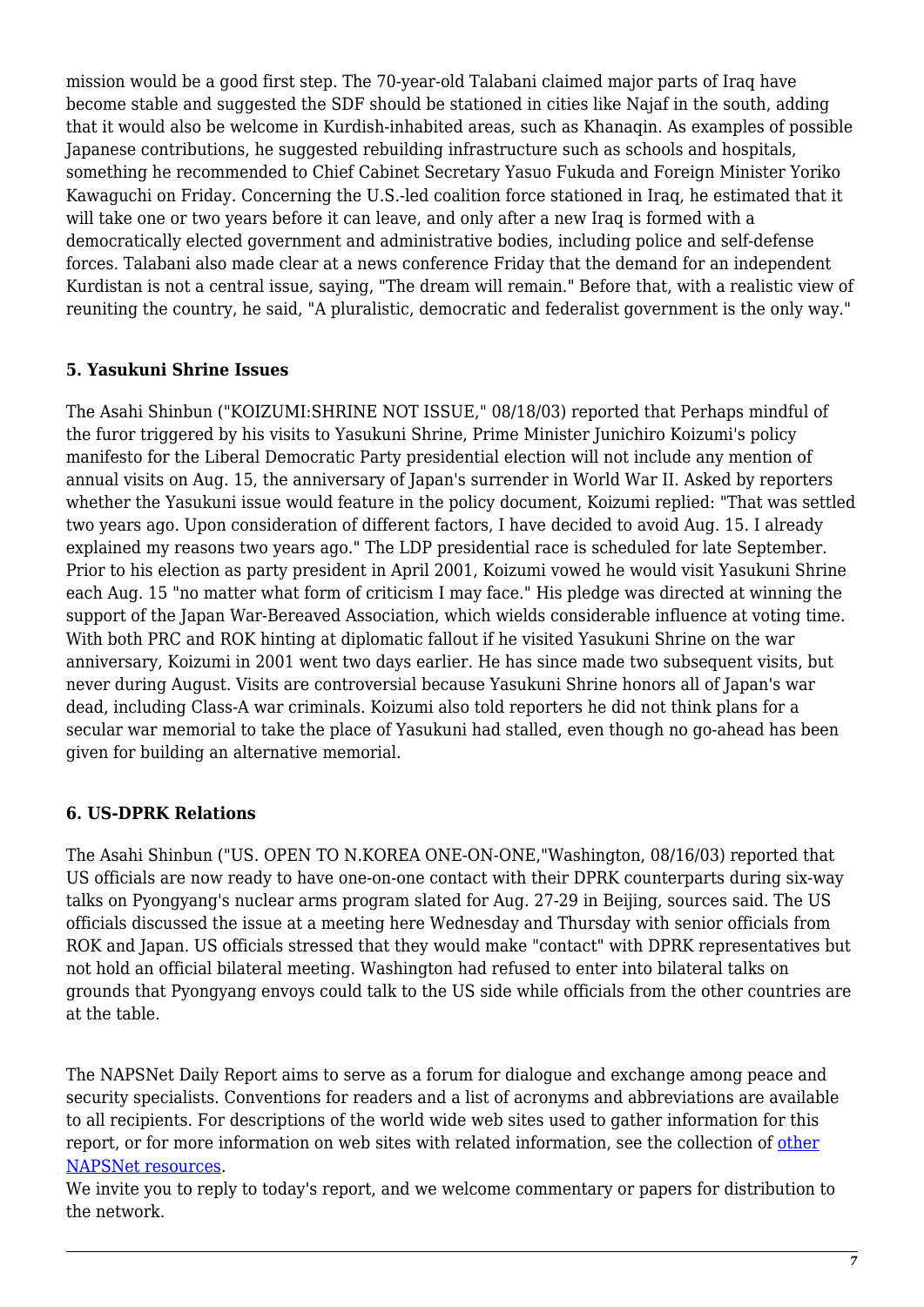Produced by [the Nautilus Institute for Security and Sustainable Development](http://nautilus.org/admin/about.html) in partnership with:

Ilmin Internationl Relations Institute [BK21 The Education and Research Corps for East Asian Studies](http://web.korea.ac.kr/~politics/index.html) Department of Political Science, [Korea University,](http://www.korea.ac.kr/) Seoul, Republic of Korea

Center for American Studies, [Fudan University](http://www.fudan.edu.cn/English/nsindex.html), Shanghai, People's Republic of China

International Peace Research Institute (PRIME), [Meiji Gakuin University,](http://www.meijigakuin.ac.jp) Tokyo, Japan

[Monash Asia Institute,](http://www.adm.monash.edu.au) [Monash University](http://www.monash.edu.au/), Clayton, Australia

Brandon Yu: [napsnet@nautilus.org](mailto:napsnet@nautilus.org) Berkeley, California, United States

Timothy L. Savage: [napsnet@nautilus.org](mailto:napsnet@nautilus.org) Berkeley, California, United States

Kim Young-soo: [yskim328@hotmail.com](mailto:yskim328@hotmail.com) Seoul, Republic of Korea

Hibiki Yamaguchi: [hibikiy84@hotmail.com](mailto:hibikiy@dh.mbn.or.jp) Tokyo, Japan

Saiko Iwata: [saiko@akira.ne.jp](mailto:rumiko-seya@geocities.co.jp) Tokyo, Japan

Hiroya Takagi: [hiroya\\_takagi@hotmail.com](mailto:hiroya_takagi@hotmail.com) Tokyo, Japan

Peter Razvin: [icipu@online.ru](mailto:icipu@online.ru) Moscow, Russian Federation

Wu Chunsi: [cswu@fudan.ac.cn](mailto:cswu@fudan.ac.cn) Shanghai, People's Republic of China

Dingli Shen: [dlshen@fudan.ac.cn](mailto:dlshen@fudan.ac.cn) Shanghai, People's Republic of China

John McKay: [John.McKay@adm.monash.edu.au](mailto:John.McKay@adm.monash.edu.au) Clayton, Australia

View this online at: https://nautilus.org/napsnet/napsnet-daily-report/napsnet-daily-report-19- ugust-2003/

Nautilus Institute